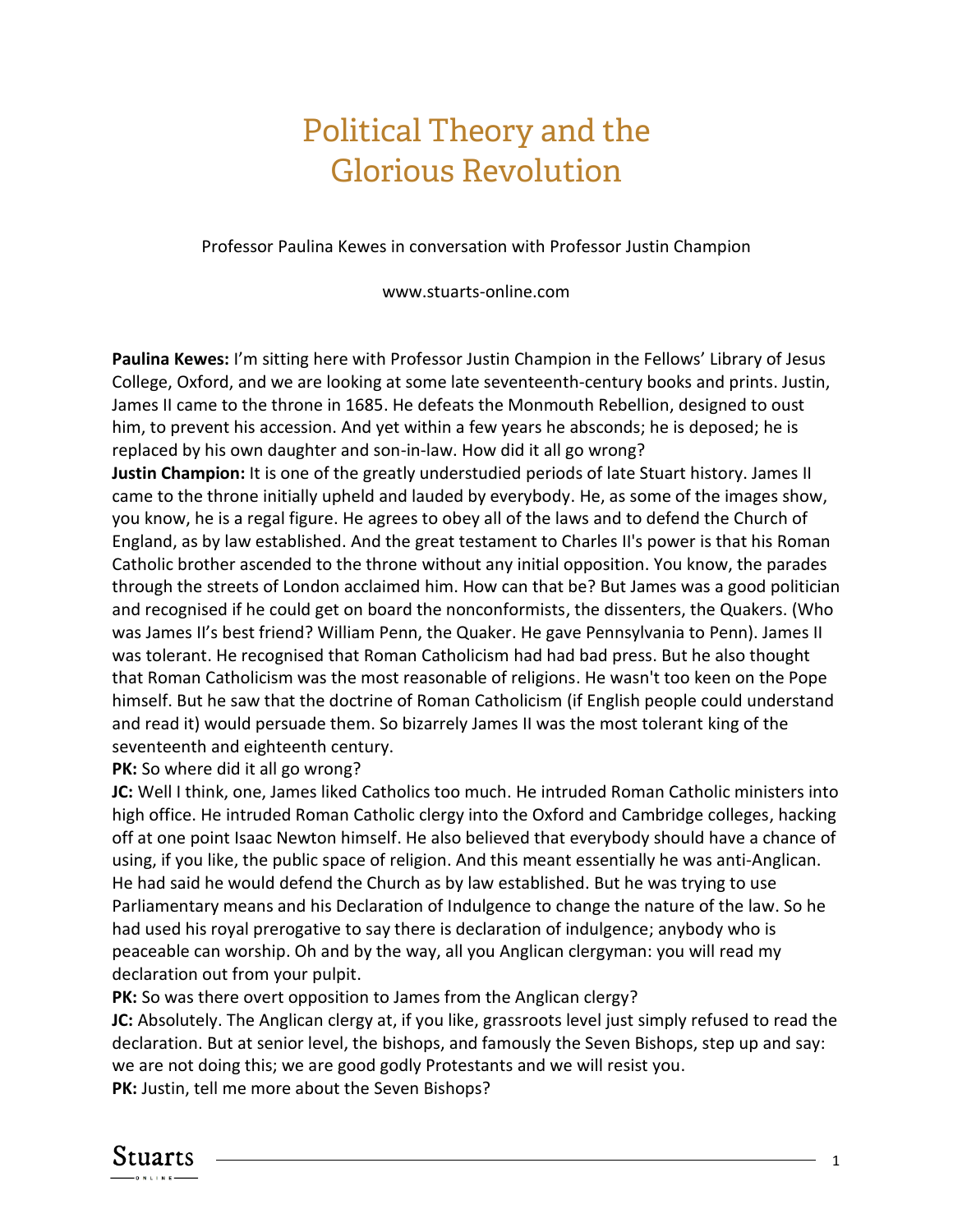**JC:** So the Seven Bishops are the senior churchmen of the day. And we have this wonderful image in front of us that has the Archbishop of Canterbury right at the centre and then the other figures, who are really figureheads. They are speaking on behalf of what they regard as the dominant Church of England. And of course they are prosecuted. They are put on trial. And we have got a beautiful image, but we should recall that there are playing cards, there are medals, there are a whole range of ephemera that support the Seven Bishops. Now this is a remarkable thing. The Seven Bishops. The bishops of the Church of England swore to obey always divine right kings. James II comes to the throne with God's providence. Romans 13: 'obey the powers that be'. What on earth are these bishops doing? Well they see themselves as defending true godly Protestantism. And they wouldn't like the word resistance; they are passively disobeying. It's pretty much resistance. And certainly it horrifies James II. **PK:** You talked earlier about the resistance to James's accession. You talked about the Exclusion Crisis, and of course it is at that time we witness the emergence of political parties: so the Whigs and the Tories. The Whigs were those who oppose James's accession, or were in favour of exclusion; and the Tories ultimately support, were Stuart loyalists. Now how do the two parties behave after James's accession.

**JC:** It's one of the really peculiar aspects of late Stuart history, that many of the very radical Whigs many of the radical dissenting tolerationists support James's policies. You know, James puts them in charge of investigating Anglican persecution. And this is in one sense the horror that the Anglican Church confronts, because the tools of absolutism, the tools of the powerful Stuart prerogative are now being used not to support the Church of England, but to deconstruct it.

**PK:** So paradoxically the Tories become the resistors?

**JC:** Absolutely. And it is one of the things that the old-fashioned histories really had difficulty in coming to terms with. You know, for the great Whig historians of the eighteenth and nineteenth and twentieth century, the Glorious Revolution is a powerful act of political reason against Stuart tyranny. James II was trying to create a more tolerant society. **PK:** Are the Anglicans objecting to positive discrimination?

**JC:** Certainly, if they're not objecting to active positive discrimination, they're objecting to them not being allowed to discriminate any more. Because we forget often the Church of England subscribes to a theory of persecution. And there's no point being sort of lilly-livered about it: the Church has the sword, the power of the keys, to discipline you. And if you don't conform, you can be discriminated against. What James II is saying is no, it doesn't work like that: as long as you're a peaceful citizen, as long as you use your reason, what's the problem? Well this is horrendous! And we've often forgotten that the word toleration, to us it's what we believe (although, you know, perhaps with some of the issues today, tolerating other people's religious difference is becoming a problem) but, for the seventeenth-century, toleration is a filthy word. If you tolerate people, this is the route to the Antichrist. James II pays for, legislates for, Acts of Toleration; and he is resisted by a Church of England who doesn't want that sort of diversity and are prepared… I mean the Seven Bishops were let off, much to James II's horror; you know, they weren't convicted and they were paraded through the streets of London, all of these wonderful images, you know. Every good Anglican, every conforming Anglican, would I think have had an image of the Seven Bishops—or at least one or two of them, you know, on their parlous wall. There were so many produced.